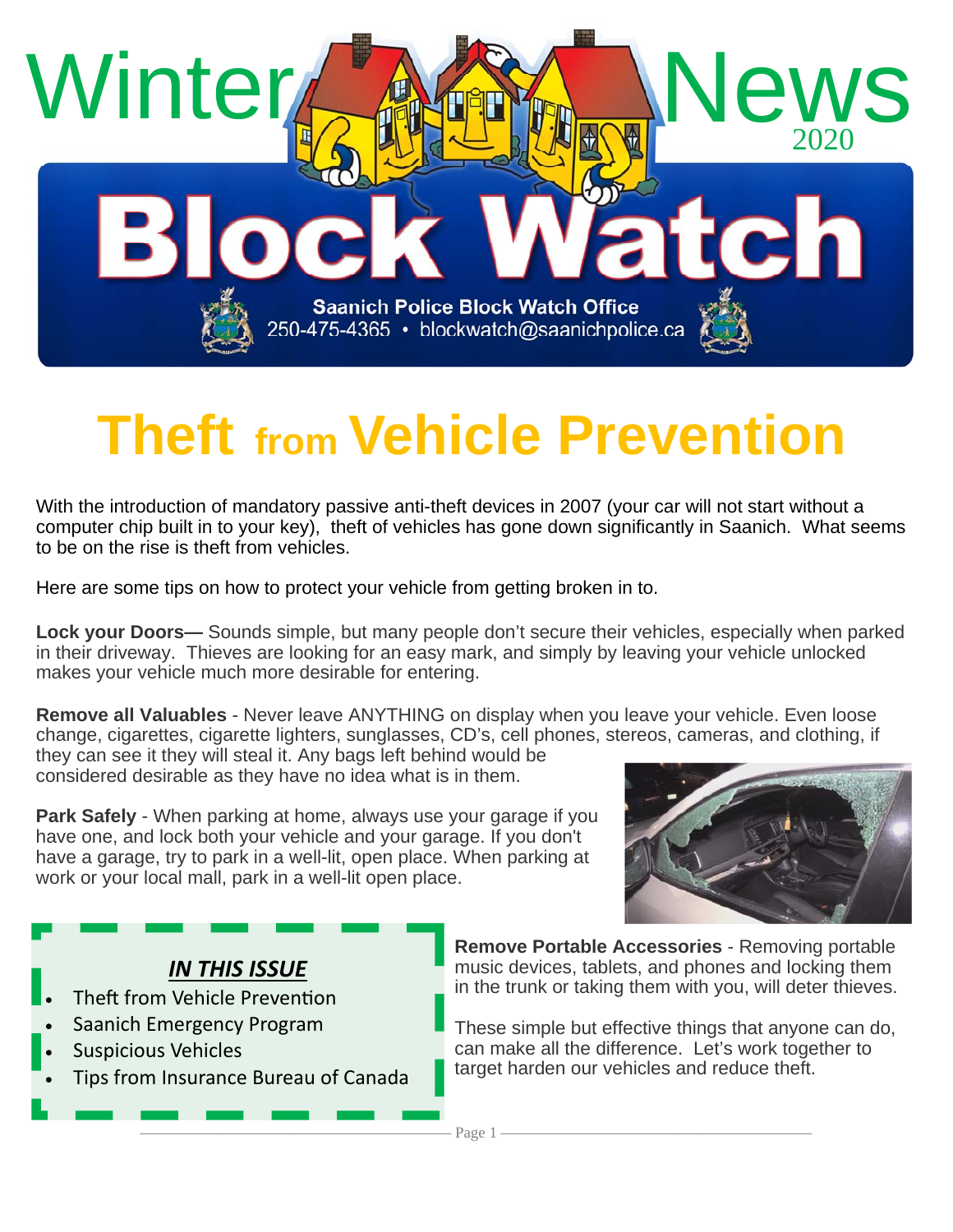## Saanich Emergency Program Presentations

As Winter approaches it's a good idea to get our emergency plans organized. Saanich Emergency Preparedness is helping out with this. They have three information session for the community that are free of charge and very helpful to help get you on the right path.

| speaker pres                  |
|-------------------------------|
| website for m<br>Information. |
|                               |

Register for course #29649 at 250-475-7600 **Monday, Mar 9 - 7pm - 8:30 pm**

Cedar Hill Golf Course 1400 Derby Rd. Register for course #29186 at 250-475-7121

**Wednesday, Apr 22 - 7pm - 8:30 pm** Pearkes Rec. Centre 3100 Tillicum Rd. Register for course #27377 at 250-475-5400

**Wednesday, May 27- 7pm - 8:30 pm** Saanich Commonwealth Place 4636 Elk Lake Drive Register for course #29648 at 250-475-7600 **They also have special** entations eck their hore

#### **Speaker Series:**



Speaker Series topics can include the hazards around us, the utilities we use or different perspectives on responding to an emergency.

**Tuesday, February 11 - 7pm - 8pm** Cedar Hill Recreation Centre 3220 Cedar Hill Rd. Register for course #29188 at 250-475-7100

**Wednesday, April 8, - 7pm - 8pm** Saanich Commonwealth Place 4636 Elk Lake Dr. Register for course #29650 at 250-475-7600



We need community members to volunteer with us! If you would like to join the Ace Team please go to: Saanich Police.ca For more info and an application form! Or email us at ace@saanichpolice.ca In the suit or as a helper to Ace Join us at community events, Give back in a fun way!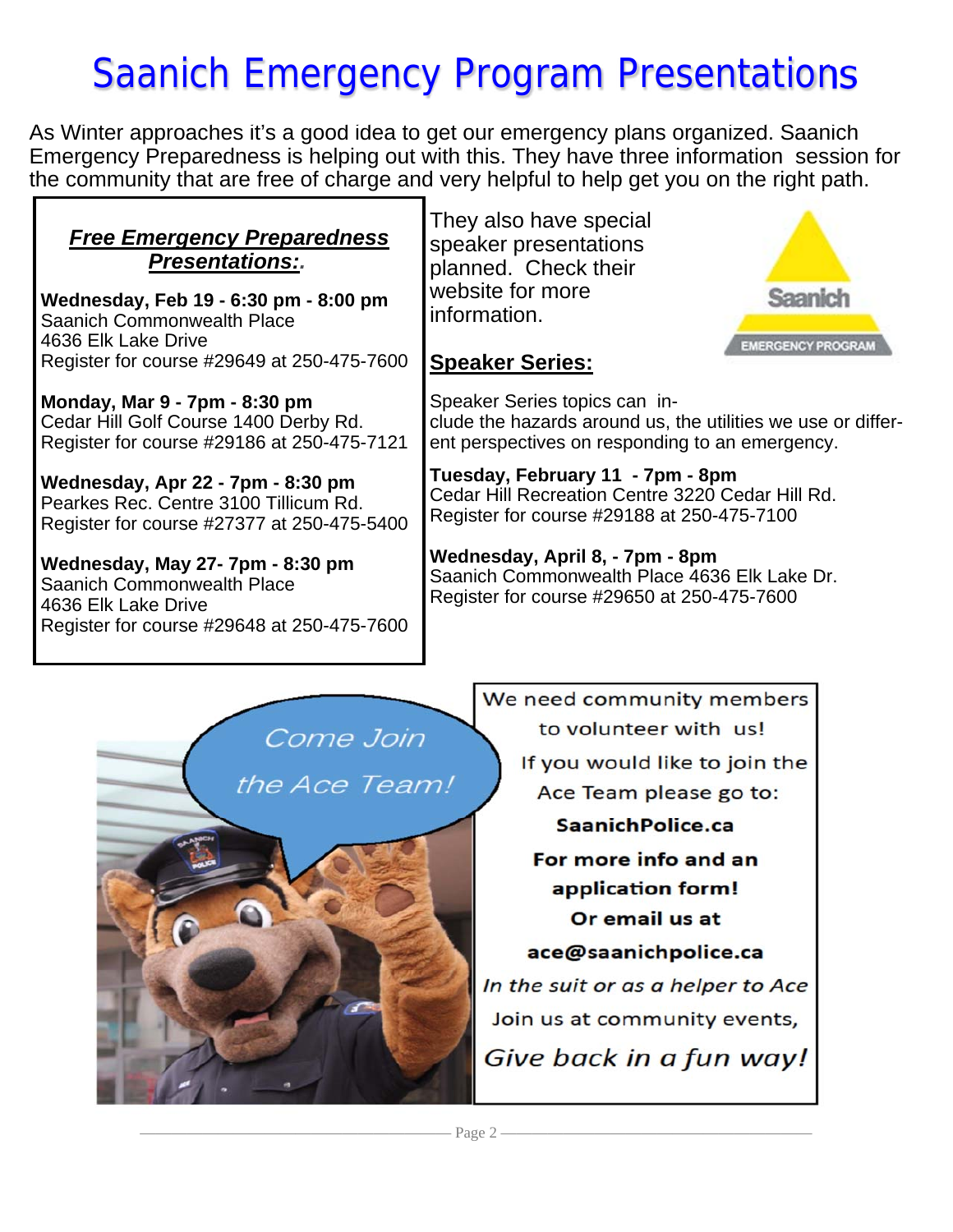## Suspicious Vehicles: How to spot them

What is a suspicious vehicle? There are a few things you can look for, sometimes it isn't what it is, it's where it is.

- Abandoned vehicles, or unfamiliar parked vehicles, especially near sensitive areas, high traffic/populated areas, common areas, etc.
- Unexpected/unfamiliar delivery trucks



- Vehicles containing suspicious persons, parcels or materials
- A group of individuals sitting in a parked vehicle that appear to be monitoring pedestrian behavior
- Vehicles arriving and being left at odd hours and at odd locations
- Unusual powders or liquids/droplets/mists/clouds leaking or spilling from vehicles

Now you've spotted them, what do you do now?

This list is merely a guideline, if you have any concerns about a person or a vehicle, please contact Police at 911 in emergent circumstances. In non-emergent circumstances, please call the non-emergency line: 250 475-4321



You can help us to carry out our enquiries by providing:

- The basis for your suspicions. What are they doing?
- The make/model and colour of any vehicle involved. If you can get the license plate of the vehicle write it down or type it into your phone as soon as possible to make sure it is accurate.
- A good description of any person(s) you have concerns about involving the vehicle. What

clothing are they wearing? Are they carrying anything?

 The direction of travel of any person or vehicle. Where are they going?



**Do not put yourself at any risk to obtain infor-**